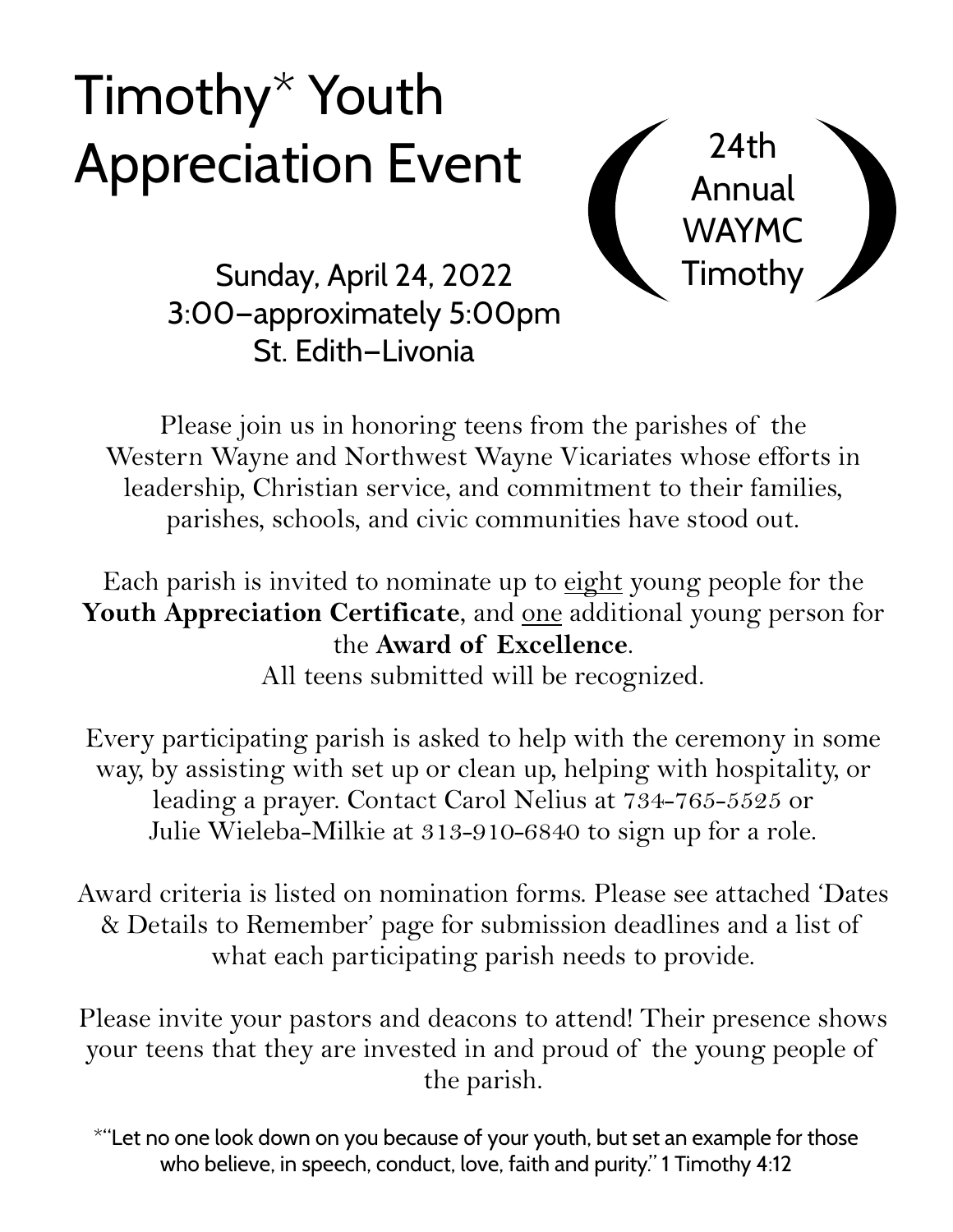# Dates & Details to Remember

- Each parish can nominate up to 8 teens for the Appreciation Certificate and 1 teen for the Award of Excellence (but parishes can participate with only 1–2 teens.)
- For each nominee, the parish must provide a nomination form filled out by nominator, a youth profile filled out by teen, and a biography written by nominator. A photo is optional. See separate page for how to submit nominations.
- **NOW**—Invite your pastors and deacons to attend the ceremony. Their attendance shows the nominated teens that they are invested in and proud of the youth of the parish.

April 8th, 2022—Nominations are due! If sending by mail, please get in the mail by April 6th so they can arrive by the 8th. If sending by email or online, please submit by April 8th.

- Videotaping—again this year we'd like to include a short video segment to our program. Consider sending any of your nominated teens to be taped on one of the following dates:
	- $*$  Monday, April 11th, 6-7pm at St. Colette

*OR* 

### **\* Wednesday, April 13th, 6-7pm at St. Cole!e**

 We will tape interviews on a first come, first serve basis, so please be prepared for the possibility of a brief wait. The actual interview will last no longer than 2-3 minutes, and they will be edited together for the ceremony.

- **April 19nd, 2022**—RSVP the number of expected guests from your parish to: Mary Jo Parnell at St. Colette at 734-464-1677 or youthministry@stcolette.net
- All participating parishes are asked to help with the ceremony in some way. Contact Carol Nelius at 734-765-5525 or Julie Wieleba-Milkie at 313-910-6840 to get a list of possible roles.
- April 24th, 2022—Youth Ministers, DRE's or others who are nominating teens should arrive at St. Edith shortly before 3:00pm, to help greet your awardees and their guests.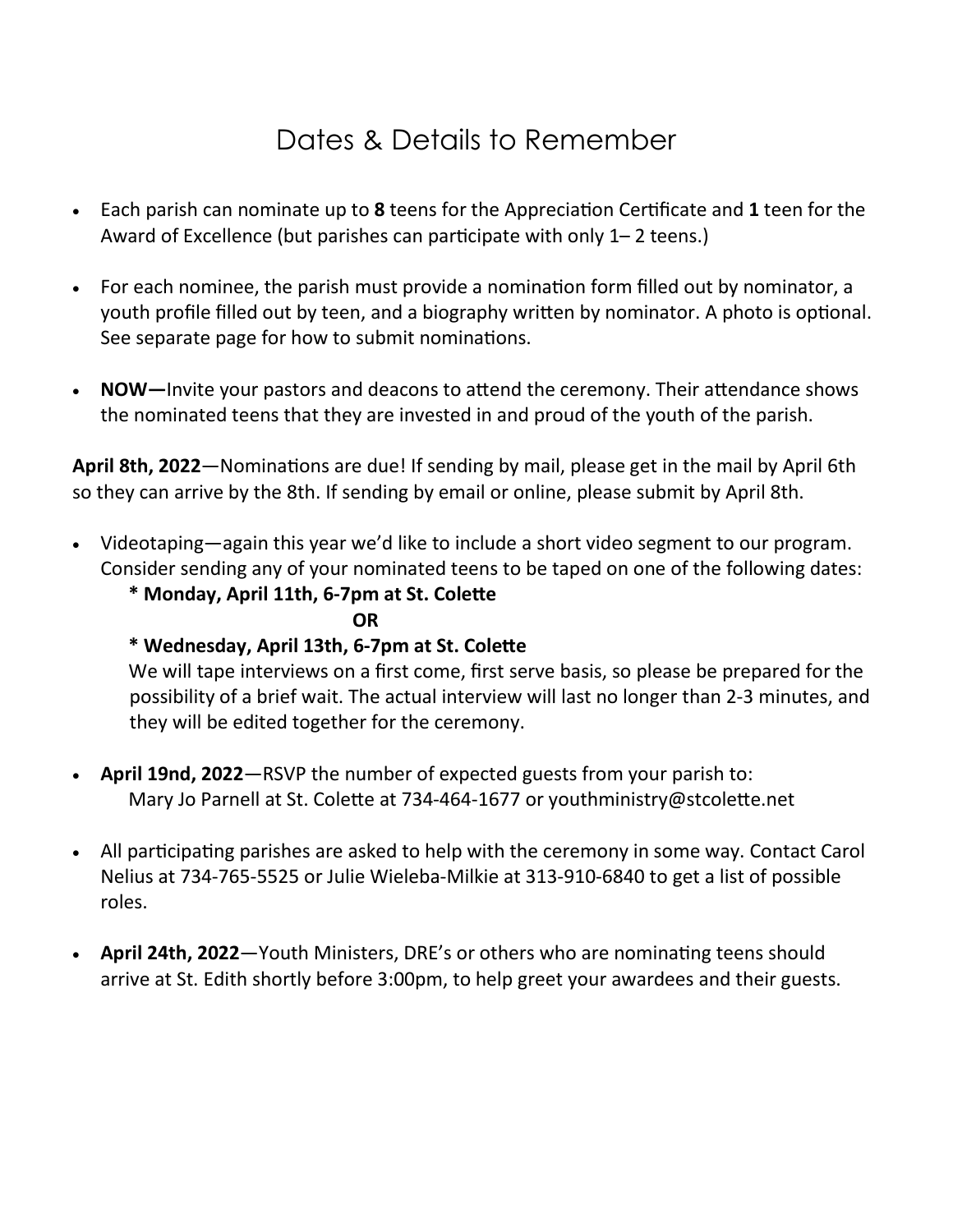# **Updates for 2022 Timothy Awards:**

\* NEW THIS YEAR: The nomination form, youth biography, and youth profile form can all be filled out online if you choose. If you or your teens fill out any of the forms online, you'll get an email from us in 1-2 days confirming that we received it. See back of this page for options on how you can submit nominations.

\* All pictures will be displayed digitally. If you are able to send us electronic copies of your photos instead of paper copies, that would be great, to save us the time in scanning each picture. Photos can be emailed to youthministry@stcolette.net. Please be sure to include both the teen name and parish name in the email.

 $*$  PLEASE NOTE: The instructions for the biographies ask you to submit them to us in Times New Roman, size 12 font. The reason for this is that we try to make the biographies similar in length, and it makes it much easier to edit for length when we can compare them in the same size font. It really does save us a lot of time in editing.

 $*$  The reception begins at 3pm, with the ceremony starting at 3:30pm. Please be sure your teens are on time, so the ceremony can begin on time.

\* PLEASE remember to include the Youth Profile form filled out by your teen with your packet. If we need to add info to biographies to make them longer, this form is necessary. Thank you!

 $*$  Like all events happening during COVID, this event is subject to change. We will be abiding by whatever safety protocols are in place within the AOD and our host parish for April 24th, which will be announced in the weeks before the event.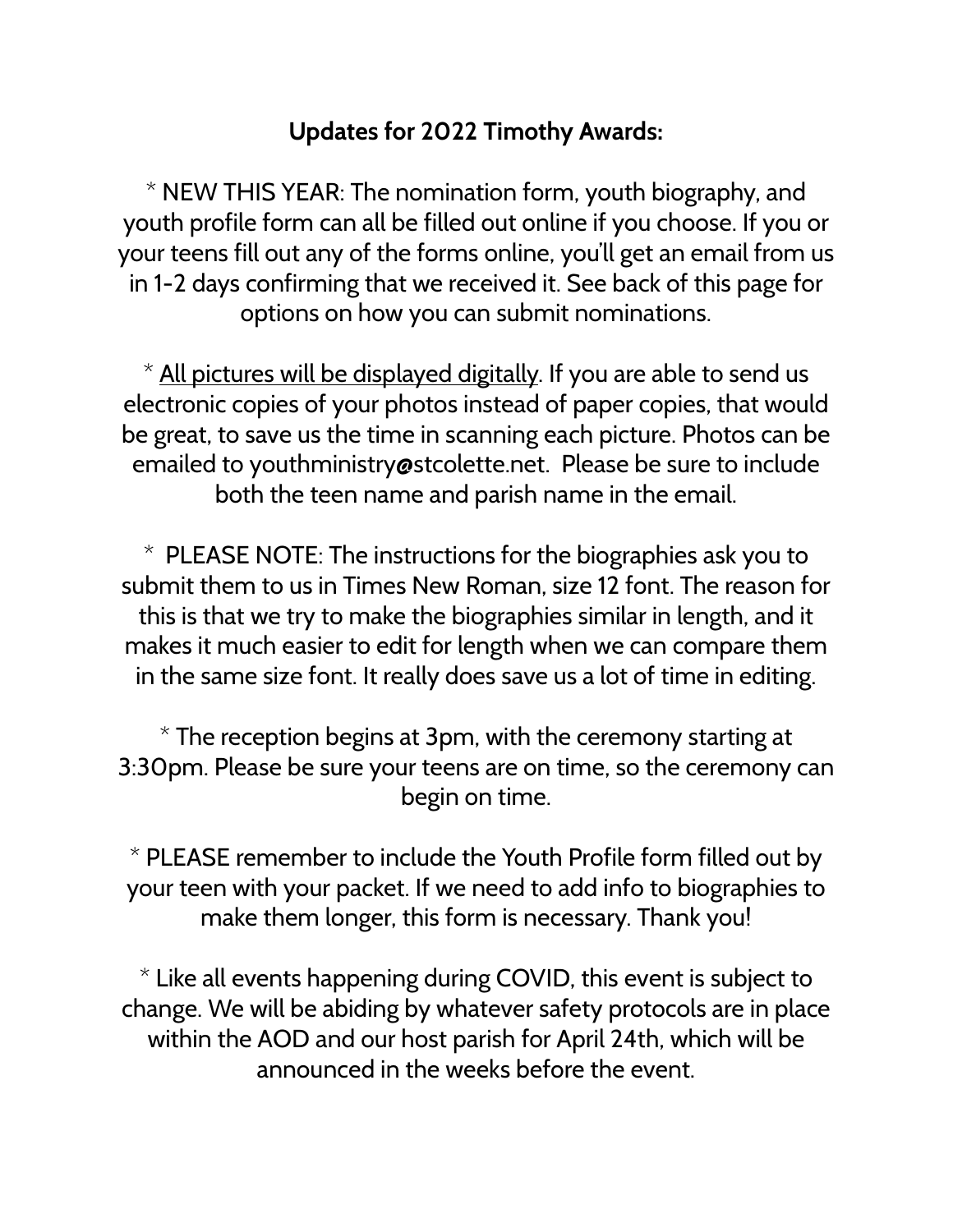# Timothy paperwork is due to St. Colette by Friday, April 8th!

Parishes can nominate teens for a Timothy Youth Appreciation Certificate or a Timothy Award of Excellence in three ways:

### By Mail

The packet of nomination forms can be printed, filled out by hand, and mailed to St. Colette, 17600 Newburgh, Livonia MI 48152.

If you need to print additional forms they can be found on the St. Colette website: stcolette.net/waymc-timothy-youth-appreciation-event.html

# By Email

Nomination forms can be sent in by email - you can type the information from the form into an email, or you can scan handwritten forms and send them by email to youthministry@stcolette.net. If you send your information by email, please also be sure to send a master list of your teens so that we know we haven't missed anyone.

### Online

This year we have online forms that can be filled out on our website, including an online form for your teens to fill out their youth profile. You or your teens can also use the website to upload photos. You can find links to these online forms on the St. Colette website at:

### stcolette.net/waymc-timothy-youth-appreciation-event.html

If you choose to use these forms, you will get an email confirmation from us within 1-2 days that we have received it.

Your teens may prefer the online teen profile form but you may prefer to mail or email your nomination forms - it's ok if you use both methods.

You might wonder why we request of a copy of the Youth Profile form (filled out by the nominated teen), even though we ask the Youth Minister (or other nominator) to write a biography. The reason is that even with a biography turned in, we very often need to refer to the Youth Profile when editing the biographies, either for additional information or for clarification. So if you send us your biographies by email or the online form, please be sure to also mail/email us copies of the Youth Profile form filled out by the teen for reference.

All photos are used in a digital photo display. If you choose to contribute photos for the display, it is helpful for you to send them by email or upload using the online form, so we don't have to scan them ourselves.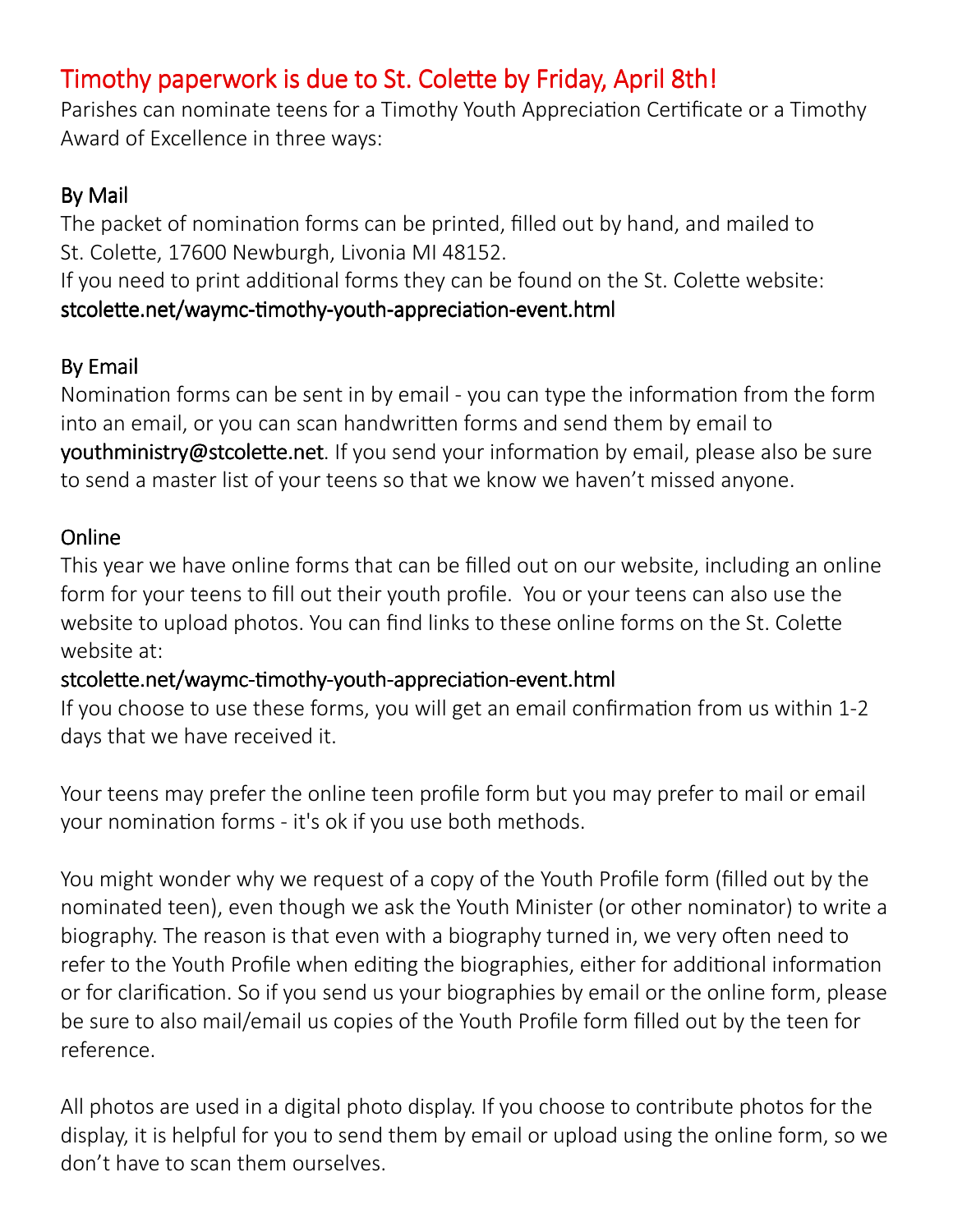# Master Checklist

### One form per parish to be completed by the Parish Contact person **Please include this checklist when you submit your packet Packets are due to St. Colette by Friday, April 8th**

| <b>PARISH CONTACT PERSON</b> |       |  |
|------------------------------|-------|--|
| Daytime phone number         | Email |  |

| YOUTH APPRECIATION CERTIFICATE recipients: | Nomination<br>Form | Youth<br>Profile | Photo-digital Biography<br>or hard copy<br>(optional) |  |
|--------------------------------------------|--------------------|------------------|-------------------------------------------------------|--|
| 1.                                         |                    |                  |                                                       |  |
| 2.                                         |                    |                  |                                                       |  |
| 3.                                         |                    |                  |                                                       |  |
| 4.                                         |                    |                  |                                                       |  |
| 5.                                         |                    |                  |                                                       |  |
| 6.                                         |                    |                  |                                                       |  |
| 7.                                         |                    |                  |                                                       |  |
| 8.                                         |                    |                  |                                                       |  |

| TIMOTHY AWARD OF EXCELLENCE recipient: | <b>Nomination</b><br>Form | Youth<br>Profile | Photo<br>(optional) | Biography |
|----------------------------------------|---------------------------|------------------|---------------------|-----------|
| . .                                    |                           |                  |                     |           |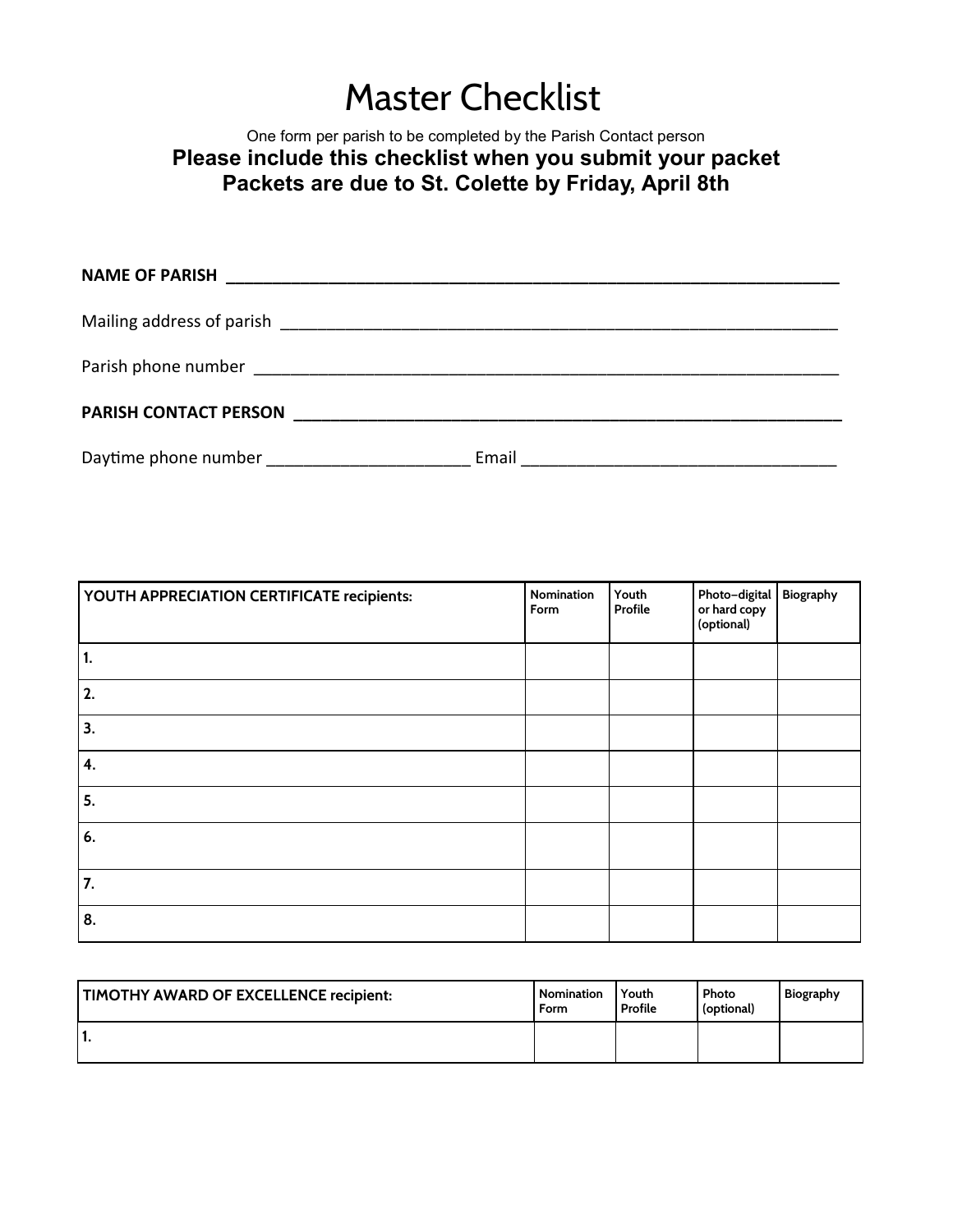# Youth Profile (to be filled out by the nominated teen)

| Name:                               | the control of the control of the control of the control of the control of the control of the control of the control of the control of the control of the control of the control of the control of the control of the control |
|-------------------------------------|-------------------------------------------------------------------------------------------------------------------------------------------------------------------------------------------------------------------------------|
| Parish:                             | example: Mary Neuhouser becomes Mary New-howz-er<br>Circle: Male Female                                                                                                                                                       |
| Grade:                              |                                                                                                                                                                                                                               |
| School: ___________________________ |                                                                                                                                                                                                                               |
|                                     | (in case we have questions about this form)                                                                                                                                                                                   |

#### Please include a wallet sized picture of yourself with your name and parish written on the back, or send in a **digital copy.**

Please answer these questions as though the person reading this has never met you. Portions of this profile will be read at the ceremony.

1. Please list activities in which you displayed outstanding Leadership, Christian Service, and/or Commitment. Be specific—include details about how you've volunteered your time and talents. Do NOT include sports or academic activities UNLESS you have a leadership role—captain of a team, leadership role in an organization, etc.

2. What are some things that you have learned or gained from your volunteer activities?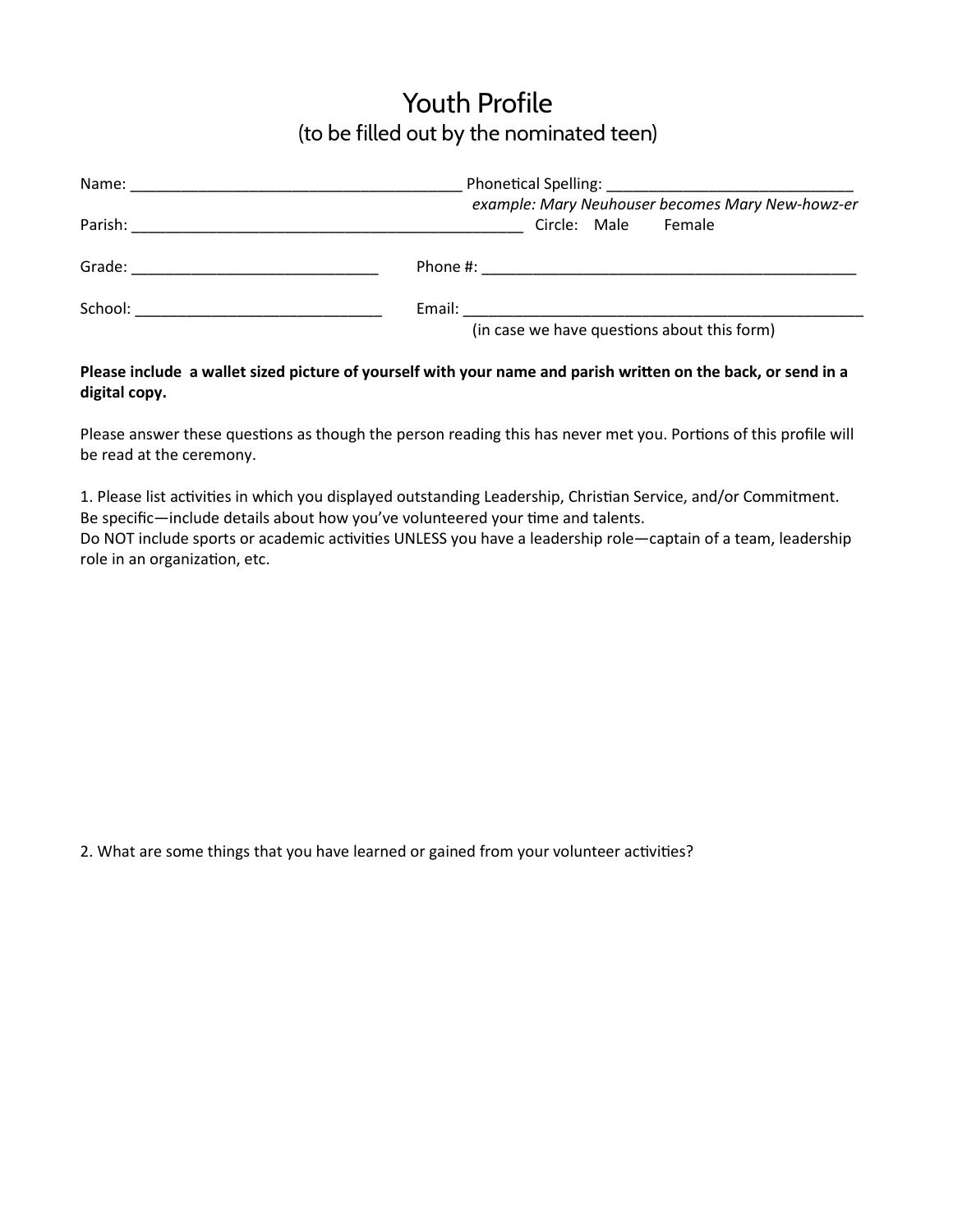# **Award of Excellence Nomination Form**

### Award Criteria

- Teens should be high school aged youth in grades 9-12.
- The award recognizes achievements from the previous year only (January 2021-January 2022.)
- No sporting or academic achievements will be recognized UNLESS the teen has a leadership role within a sports team or academic club.
- Teens cannot be nominated for both the Youth Appreciation Certificate and the Award of Excellence in the same year.
- Teens will be recognized for **outstanding excellence** in at least three or more of the following areas please check all that apply, but choose at least three:

ADVOCACY - "stands up for adolescents, especially those who are voiceless and powerless in society...shapes a society more respectful of the life, dignity, and rights of adolescents and their families on public issues that affect their lives... empowers young people by giving them a voice."

**CATECHESIS** - "helps adolescents *develop* a deeper relationship with Jesus Christ and the Christian community, and *increases* their knowledge of the core content of the Catholic faith"

\_\_\_\_\_ **COMMUNITY LIFE** (including Mulcultural and Special Needs) - "*builds* an environment...*develops* meaningful relationships...*nurtures* Catholic faith; not only what we do (activity), but who we are (identity) and how we interact (relationships)."

EVANGELIZATION - "proclaims Jesus Christ and the Good News...witnesses to our faith in Jesus Christ...reaches out to young people... invites young people personally into the life and mission of the Catholic community...calls young people to grow in a personal relationship with Jesus...challenges young people to...a life of discipleship...calls young people to be evangelizers."

**JUSTICE & SERVICE** - "nurtures in young people a social conscience and a commitment to a life of justice and service rooted in their faith... *empowers* young people to work for justice by concrete efforts...*infuses* the concepts of justice, peace, and human dignity into all ministry efforts."

LEADERSHIP DEVELOPMENT- "calls forth, affirms, and empowers the diverse gifts, talents, and abilities of adults and young people in our faith communities for comprehensive ministry with adolescents...empowers all young people for leadership and ministry with their peers in schools, parishes and civic communities."

**PASTORAL CARE** - "*promotes* positive adolescent and family development...cares for adolescents and families in crises...*provides quidance;* is most fundamentally a relationship - a ministry of compassionate presence."

**PRAYER & WORSHIP** - "promotes the authentic participation of youth in liturgy; attends to the diversity of cultures and ages in the assembly; provides opportunities for creative prayer with adolescents in peer, family, and intergenerational settings; promotes effective preaching of the word; allows music and song to express the vitality of young people; prepares the symbols and ritual actions with particular care for their visual dimensions; develops the interpersonal and communal dimensions of the liturgy; provides adolescents with effective and intentional catechesis for liturgy, worship, and sacraments; apprentices adolescents in liturgical ministries."

> *All Components of Comprehensive Youth Ministry listed above are taken from Renewing the Vision—a Framework for Catholic Youth Ministry, approved by the USCCB in 1997.*

| Position _______________________ |  |
|----------------------------------|--|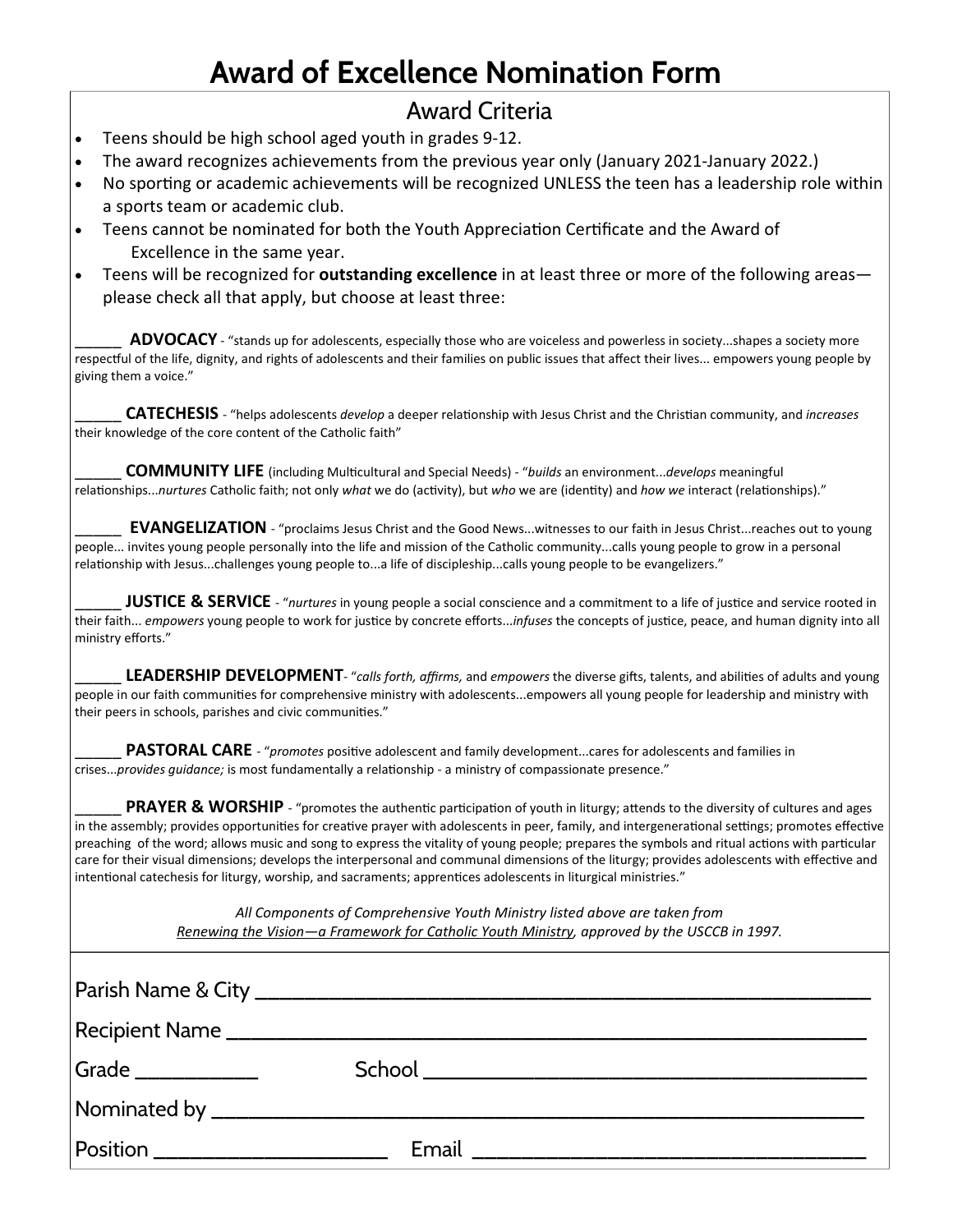# **Youth Appreciation Certificate Nomination Form**

## Award Criteria

- Teens should be high school aged youth in grades 9-12.
- The award recognizes achievements from the previous year only (January 2021-January 2022.)
- No sporting or academic achievements will be recognized UNLESS the teen has a leadership role within a sports team or academic club.
- Teens cannot be nominated for both the Youth Appreciation Certificate and the Award of Excellence in the same year.
- Teens will be recognized in one or more of the following areas:

### **Leadership**

Performance, vision, and initiative beyond community service activities. What has been outstanding about the teen's leadership and initiative, or, how has this teen stood out for his ability to spread the Good News to others or to be a faith witness?

### **Christian Service**

Quality and impact of community service meant for the betterment of an organization. What service does the teen perform that makes him/her stand out, not including required service time and activities?

### **Commitment**

Reliability and dedication to accomplish the unique service objectives of the organization. What is unusual about the teen's commitment with respect to reliability, dedication, and time?

| Recipient Name _______________________       |                                                                                            |                                                                                              |  |  |
|----------------------------------------------|--------------------------------------------------------------------------------------------|----------------------------------------------------------------------------------------------|--|--|
| Grade ____________                           |                                                                                            |                                                                                              |  |  |
|                                              |                                                                                            |                                                                                              |  |  |
|                                              |                                                                                            |                                                                                              |  |  |
| Recognition categories-check all that apply: |                                                                                            |                                                                                              |  |  |
| Leadership<br>Parish<br>___ Family           | <b>Christian Service</b><br>Parish<br>___ Family<br>School Community Lang School Community | <b>Commitment</b><br>___ Parish<br>___ Family<br>___ Civic Community<br>___ School Community |  |  |